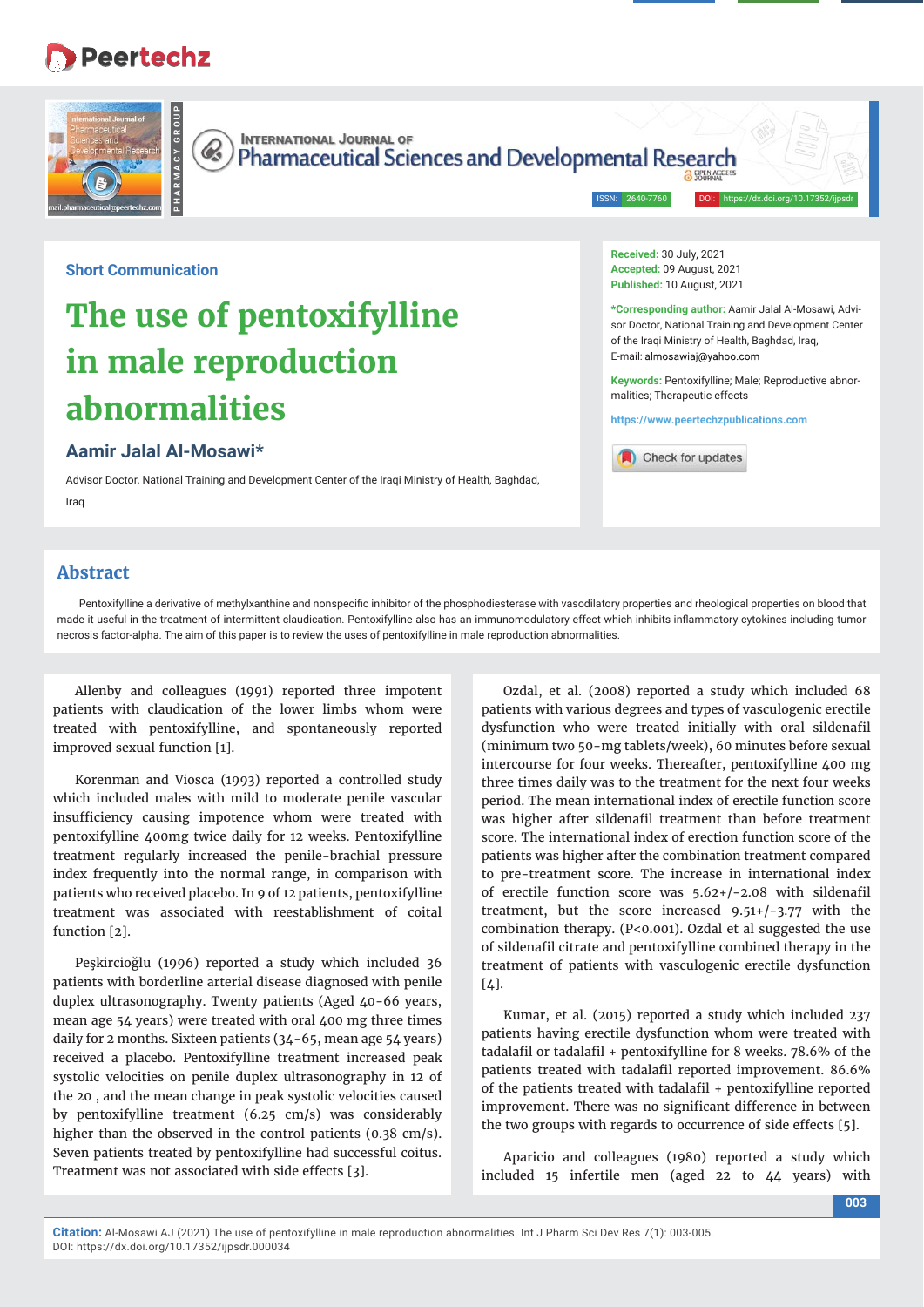normogonadotropic asthenozoospermia who were treated with pentoxifylline 1200 mg daily for at least four months. Treatment was associated with marked improvement of the percentages of forwardly progressive spermatozoa and of live and motile spermatozoa. Five of the patients experienced normalization of semen, and seven experienced improvement in comparison to pre-treatment values. Pregnancy was achieved in two patients [6].

Schill (1980) reported a study which included 25 males with idiopathic asthenozoospermia and forty males with idiopathic normogonadotropic oligozoospermia who received oral pentoxifylline 1200 mg daily for three months. Treatment was associated with considerable increase of progressive sperm movement in patients with asthenozoospermia, and the conception rate was 37%. Patients with normogonadotropic experienced only a little temporary increase of the ejaculate volume and the level of seminal plasma fructose, and the conception rate 17%. Schill suggested that the mechanism of action of pentoxifylline involves improving the microcirculation of the epididymis and the accessory sexual glands resulting in improved epididymal sperm maturation [7].

Marrama, et al. (1985) reported a study which included 22 males (mean age 28.4 years) who had idiopathic oligoasthenozoospermia, whom were treated oral pentoxifylline 1200 mg daily for six months. Treatment was associated with marked increase in sperm count and motility. Sperm count increased a 1.5-fold (p less than 0.01) at the third month of treatment, increased a 2.0-fold (p less than 0.001) at the sixth month of treatment. Sperm movement increased by 1.8-fold (p less than 0.001) at the third month of treatment, and was higher by 2.8-fold (p less than 0.001) at the sixth month of treatment. After treatment, fructose level in seminal fluid was considerably elevated (p less than 0.001) than before. Sperm ATP level was markedly lower after treatment (p less than 0.05). Marrama et al suggested that pentoxifylline may have a beneficial effect on the metabolism of the cAMP, and can be used to treat idiopathic oligo-asthenozoospermia [8].

Merino, et al. (1997) reported a controlled study which included 47 males with normogonadotropic men with idiopathic asthenozoospermic. Twenty-five patients were treated with pentoxifylline 1200 mg daily during 6 months, and 22 patients receive placebo. Pentoxifylline treatment increased sperm motility from 25.5 (21.0-30.0) to 35.5 (31.5-39.0) (p < .00001), and to 42.0 (38.0-46.0) (p < .00001) after 3 and 6 months respectively. Changes in the control patients were less significant. Additionally, pentoxifylline increased progressive motility from 2.5 (0.0-6.0) to 12.0 (6.0-19.5) ( $p < .001$ ) at 3 months, and to 22.5 (17.0-26.0) at 6 months (p < .00001) [9].

Oliva, et al. (2009) reported the treatment of thirtysix males with varicocele-associated infertility with oral pentoxifylline with zinc and folic acid for 12 weeks. Treatment was associated with marked increase in the proportion of morphologically normal sperm cells [10].

Safarinejad (2011) reported a double-blind study which included 254 infertile males. 127 patients were treated with

pentoxifylline 400 mg twice daily for six months, 127 received placebo. Treatment was associated with marked increase in sperm count, sperm motility, and sperm with normal morphology, while the controlled patients experience a subtle decrease in these parameters [11].

Azgomi, et al. (2018) reported a study which include 100 males with infertility of unknown cause whom were treated with either pentoxifylline 800 mg/daily or Withania somnifera herbal capsules (5g/daily) for 90 days. Pentoxifylline elevated mean semen volume (16.46%), progressive movement (25.97%) and its use was associated with a sperm morphology (13.28%). Withania somnifera also increased mean sperm count (12.5%) and progressive motility (21.42%) and improved sperm morphology (25.56%) [12].

#### **Conclusion**

The available research evidence suggests that the addition of pentoxifylline to the traditional treatment of erectile dvsfunction can be helpful, it also beneficial in the treatment of oligo-asthenozoospermia, possibly through stimulation of sperm's movement through elevating the levels of intracellular cAMP.

#### **References**

- 1. Allenby KS, Burris JF, Mroczek WJ (1991) Pentoxifylline in the treatment of vascular impotence--case reports. Angiology 42: 418-420. **Link:**  https://bit.ly/3s6ISLB
- 2. Korenman SG, Viosca SP (1993) Treatment of vasculogenic sexual dysfunction with pentoxifylline. J Am Geriatr Soc 41: 363-366. **Link:** https://bit.ly/3CyMNpA
- 3. Peşkircioğlu L, Karabulut A, Deniz E, Germiyanoğlu C, Erol D (1996) The role of pentoxifylline in the treatment of erectile dysfunction due to borderline arterial insufficiency. Br J Urol 77: 563-565. Link: https://bit.ly/3fFQNdZ
- 4. Ozdal OL, Ozden C, Gokkaya S, Urgancioglu G, Aktas BK, et al. (2008) The effect of sildenafil citrate and pentoxifylline combined treatment in the management of erectile dysfunction. Int Urol Nephrol 40: 133-136. **Link:** https://bit.ly/3lIlwuL
- 5. Kumar S, Roat R, Agrawal S, Jayant K, Mavuduru RS, et al. (2015) Combination therapy of tadalafil and pentoxifylline in severe erectile dysfunction: A Prospective randomized trial. Pol Przegl Chir 87: 377-383. **Link:** https://bit.ly/3jSp7UD
- 6. Aparicio NJ, Schwarzstein L, de Turner EA (1980) Pentoxifylline (BL 191) by oral administration in the treatment of asthenozoospermia. Andrologia 12: 228-231. **Link:** https://bit.ly/3Cxcd6U
- 7. Schill WB (1982) Therapy of idiopathic astheno- and oligozoospermia with pentoxifylline. Fortschr Med 100: 696-700. **Link:** https://bit.ly/3lGV1pz
- 8. Marrama P, Baraghini GF, Carani C, Celani MF, Giovenco P, et al. (1985) Further studies on the effects of pentoxifylline on sperm count and sperm motility in patients with idiopathic oligo-asthenozoospermia. Andrologia 17: 612-616. **Link:** https://bit.ly/3iwVvg3
- 9. Merino G, Martínez Chéquer JC, Barahona E, Bermúdez JA, Morán C, et al. (1997) Effects of pentoxifylline on sperm motility in normogonadotropic asthenozoospermic men. Arch Androl 39: 65-69. **Link:** https://bit.ly/3s33zIf
- 10. Oliva A, Dotta A, Multigner L (2009) Pentoxifylline and antioxidants improve sperm quality in male patients with varicocele. Fertil Steril 91: 1536-1539. **Link:** https://bit.ly/3AjSipS